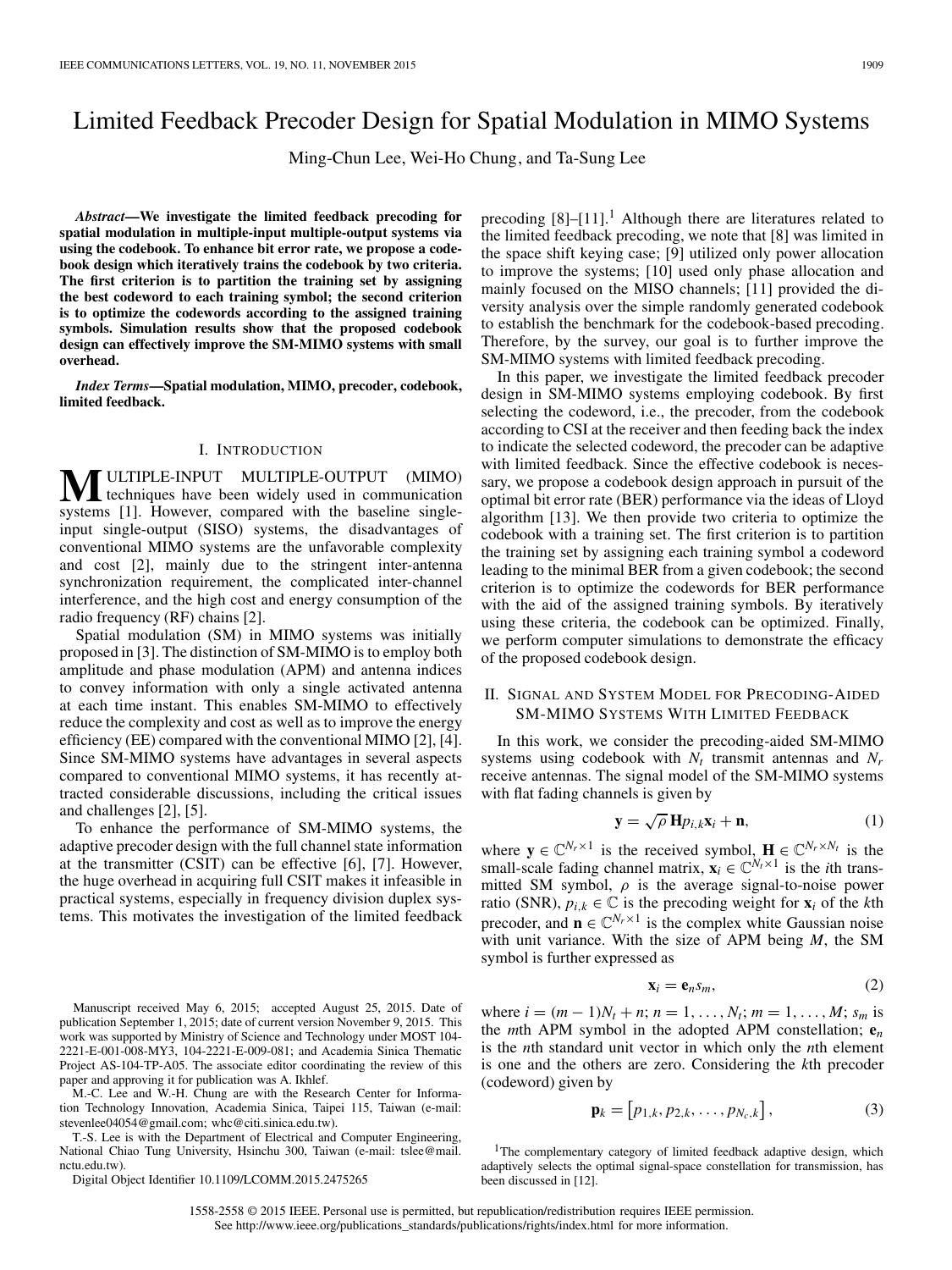

Fig. 1. System model for SM-MIMO with limited feedback precoding.

where  $N_c = MN_t$ , the codebook with size  $Q = 2^B$  known at both the transmitter and receiver is given by  $\mathcal{F} = {\mathbf{p}_1, \ldots, \mathbf{p}_O}$ .

The system model is shown in Fig. 1. In the figure, the receiver selects the best precoder from the codebook and sends the corresponding index of the precoder to the transmitter for a specific channel realization. Then the transmitter can use the index, fed back from receiver, to decide the precoder for the transmission. Since the codebook has size  $\overline{Q} = 2^B$  and only the feedback of the index is required, we can adapt the precoder to the instantaneous channel realization with the cost of the feedback overhead being *B* bits per feedback.

## III. PROPOSED CODEBOOK DESIGN FOR PRECODING-AIDED SM-MIMO SYSTEMS

#### *A. Description of the Lloyd Algorithm*

To design an effective codebook, we utilize the concepts of the Lloyd algorithm from vector quantization [13]. The idea of the Lloyd algorithm is to optimize the codebook gradually using two criteria with a training set composed of training symbols. For our case, the training symbols are the samples of channel realizations. In the algorithm, given a codebook and training set, we first partition the training set by assigning each training symbol a best codeword. This is the nearest neighborhood criterion. Then, since all codewords are intended to be optimal in their corresponding partitions, we optimize the codewords accordingly, which is called the centroid criterion. Since the codewords are altered after the use of the centroid criterion, the assignment of the codewords to the training symbols should be updated by using the nearest neighborhood criterion again. In so doing, given a representative training set composed of channel realizations, $2$  an effective codebook can be attained by iteratively using these two criteria, i.e., we improve the codebook by iteratively partitioning the training set according to the codebook and optimizing the codebook according to the partition results. In the following, we derive the criteria for designing the codebook in SM-MIMO systems.

#### *B. Proposed Codebook Design Algorithm*

Considering the maximum likelihood (ML) detection [14], the BER can be tightly bounded in medium and high SNR regimes by the union bound [15], expressed as

$$
P_e \leq f(\mathbf{p}_k, \mathbf{H})
$$
  
= 
$$
\sum_{i=1}^{N_c} \sum_{j=1, i \neq j}^{N_c} \frac{N(i,j)Q\left(\sqrt{\frac{\rho}{2} \left\|\mathbf{H}(p_{i,k}\mathbf{x}_i - p_{j,k}\mathbf{x}_j)\right\|^2}\right)}{N_c \log_2 N_c}, \quad (4)
$$

<sup>2</sup>A representative training set can sufficiently and statistically represent the practical channel where the designed codebook is to be used.

where  $Q(.)$  is the Q-function and  $N(i, j)$  is the number of bits in error if  $\mathbf{x}_i$  is incorrectly detected as  $\mathbf{x}_i$ . Therefore, we consider to design the codebook using

$$
\min_{\mathcal{F}} E_{\mathbf{H}} \left\{ \min_{\mathbf{p}_k \in \mathcal{F}} f(\mathbf{p}_k, \mathbf{H}) \right\}.
$$
 (5)

Assume that we have a representative training set. To acquire the effective codebook, we first derive the nearest neighborhood criterion. Observing (5), the nearest neighborhood criterion, which is to select the best codeword from a given codebook, should be given by

$$
\mathbf{H} \in \mathcal{A}_k \text{ if } f(\mathbf{p}_k, \mathbf{H}) \le f(\mathbf{p}_l, \mathbf{H}), \qquad \forall k \ne l, \qquad (6)
$$

where  $A_k$  is the set comprised of the channel realizations that should select codeword *k*. Besides, to provide a simpler criterion, the alternative option is to use the maximum minimum Euclidean distance since the maximization of the minimum Euclidean distance can effectively minimize the BER [7]. The alternative nearest neighborhood criterion is then given by

$$
\mathbf{H} \in \mathcal{A}_k \text{ if } \min_{i \neq j} \left\| \mathbf{H}(p_{i,k} \mathbf{x}_i - p_{j,k} \mathbf{x}_j) \right\|^2
$$
  
\n
$$
\geq \min_{i \neq j} \left\| \mathbf{H}(p_{i,l} \mathbf{x}_i - p_{j,l} \mathbf{x}_j) \right\|^2, \quad \forall k \neq l. \quad (7)
$$

Now, we derive the centroid criterion. Assume there are subsets  $A_1, A_2, \ldots, A_O$  of channel realizations constructed by using the nearest neighborhood criterion. Since each codeword has an unique subset, we optimize all codewords sequentially to generate a new codebook. To optimize the codeword, we initially consider

$$
\min_{\mathbf{p}_k} \qquad E_{\mathbf{H} \in \mathcal{A}_k} \{f(\mathbf{p}_k, \mathbf{H})\}
$$
\n
$$
\text{subject to} \qquad \|\mathbf{p}_k\|^2 \leq MN_t. \tag{8}
$$

Note that the expectation is only obtained over the channel realization subset of the corresponding codeword and we consider the average power constraint being  $MN_t$  without loss of generality. Since (8) is generally intractable due to the complicated Q-function and irregular channel realization subset, we consider to simplify and approximate (8). Observe that Q-function can be alternatively expressed as [16]

$$
Q(x) = \frac{1}{\pi} \int_0^{\frac{\pi}{2}} \exp\left(\frac{-x^2}{2\sin^2\phi}\right) d\phi, \tag{9}
$$

where exp(.) is the exponential function. We can lower bound  $E_{\mathbf{H}} \in A_k \{f(\mathbf{p}_k, \mathbf{H})\}$  as follows:

$$
E\{f(\mathbf{p}_{k}, \mathbf{H})\}
$$
\n
$$
= \sum \sum \frac{N(i, j) \int_{0}^{\frac{\pi}{2}} E\left\{ \exp\left(\frac{-\rho ||\mathbf{H}(p_{i,k}\mathbf{x}_{i} - p_{j,k}\mathbf{x}_{j})||^{2}}{4 \sin^{2} \phi}\right) \right\} d\phi}{\pi N_{c} \log_{2} N_{c}}
$$
\n
$$
\geq \sum \sum \frac{N(i, j) \int_{0}^{\frac{\pi}{2}} \exp\left(E\left\{\frac{-\rho ||\mathbf{H}(p_{i,k}\mathbf{x}_{i} - p_{j,k}\mathbf{x}_{j})||^{2}}{4 \sin^{2} \phi}\right\}\right) d\phi}{\pi N_{c} \log_{2} N_{c}}
$$
\n
$$
= \sum_{i=1} \sum_{j=1, i \neq j} \frac{N(i, j) Q\left(\sqrt{\frac{E\left[\rho ||\mathbf{H}(p_{i,k}\mathbf{x}_{i} - p_{j,k}\mathbf{x}_{j})||^{2}}{2}\right]}{N_{c} \log_{2} N_{c}}\right)}.
$$
\n(10)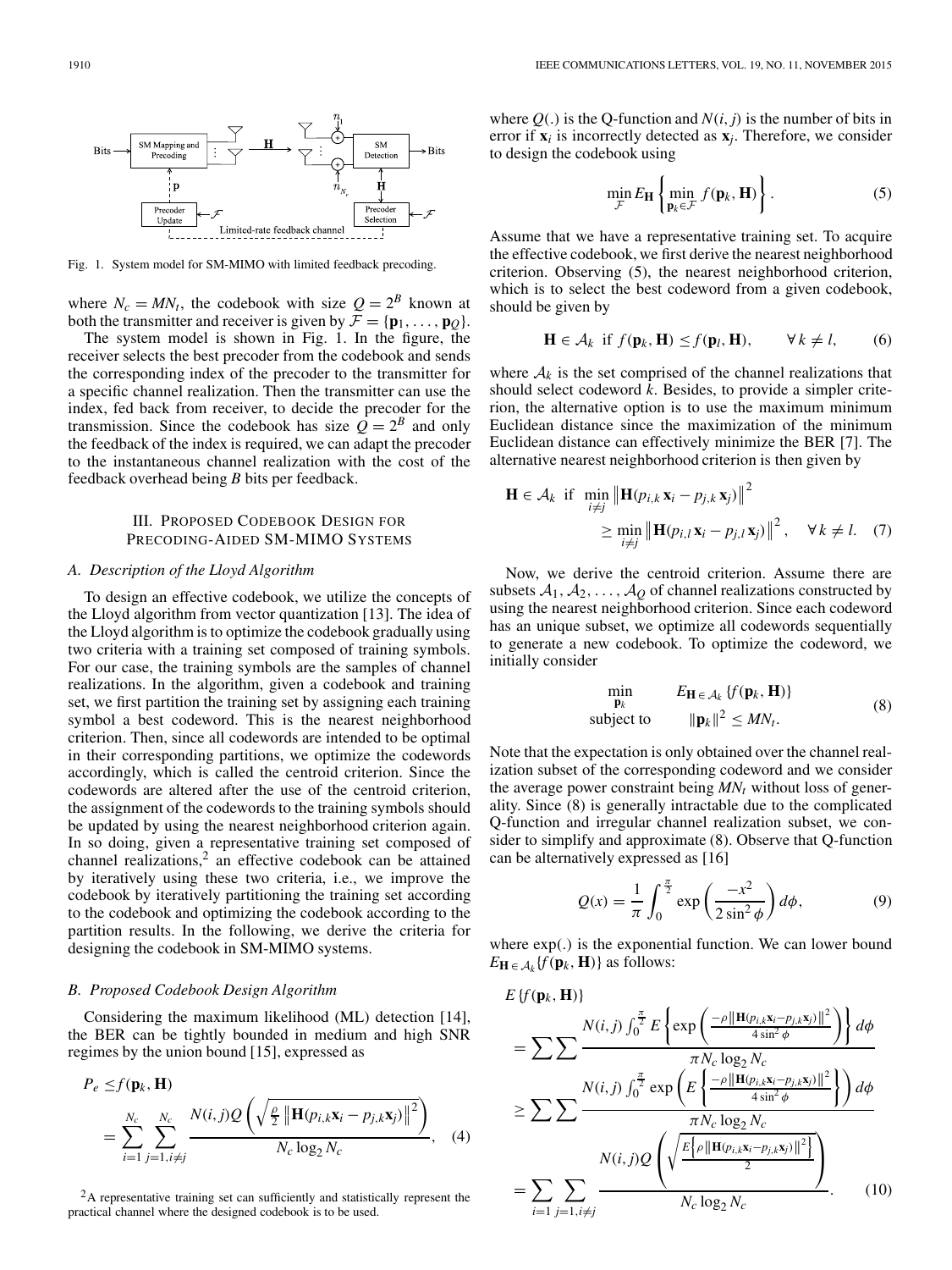Note that, in (10), the inequality is due to the Jensen's inequality and all the expectations are over the subset  $A_k$ . From (10), we can observe that, if there is an approach that can simultaneously minimize the lower bound and the difference between the lower bound and union bound in (10), this approach can acquire effective solution for (8).

To find this approach, we need to characterize the difference between the lower bound and union bound in (10). We therefore define

$$
\epsilon_{ij} = \left| E \left\{ \exp \left( \frac{-\rho \left\| \mathbf{H}(p_{i,k} \mathbf{x}_i - p_{j,k} \mathbf{x}_j) \right\|^2}{4 \sin^2 \phi} \right) \right\} - \exp \left( E \left\{ \frac{-\rho \left\| \mathbf{H}(p_{i,k} \mathbf{x}_i - p_{j,k} \mathbf{x}_j) \right\|^2}{4 \sin^2 \phi} \right\} \right) \right|^2. \quad (11)
$$

To characterize  $\epsilon_{ij}$ , we consider a  $d_{ij}$  such that

$$
0 \le d_{ij} \le \frac{\rho \left\| \mathbf{H}(p_{i,k} \mathbf{x}_i - p_{j,k} \mathbf{x}_j) \right\|^2}{2}
$$
 (12)

without loss of generality. Due to the convexity of the exponential function, there must exist a point  $c \ge d_{ij}$  such that

$$
\exp\left(\frac{-d_{ij}}{2\sin^2\phi}\right) \ge \exp\left(\frac{-c}{2\sin^2\phi}\right)
$$

$$
= E\left\{\exp\left(\frac{-\rho \left\|\mathbf{H}(p_{i,k}\mathbf{x}_i - p_{j,k}\mathbf{x}_j)\right\|^2}{4\sin^2\phi}\right)\right\}
$$
(13)

for any  $0 < \phi \leq \pi/2$ . In addition, we know that

$$
d_{ij} \le E\left\{\frac{\rho\left\|\mathbf{H}(p_{i,k}\mathbf{x}_i - p_{j,k}\mathbf{x}_j)\right\|^2}{2}\right\}.
$$
 (14)

This leads to

$$
\exp\left(\frac{-d_{ij}}{2\sin^2\phi}\right) \ge \exp\left(E\left\{\frac{-\rho \left\|\mathbf{H}(p_{i,k}\mathbf{x}_i - p_{j,k}\mathbf{x}_j)\right\|^2}{4\sin^2\phi}\right\}\right). \tag{15}
$$

Combining (13) with (15), we then have

$$
\left| E \left\{ \exp \left( \frac{-\rho \left\| \mathbf{H}(p_{i,k} \mathbf{x}_{i} - p_{j,k} \mathbf{x}_{j}) \right\|^{2}}{4 \sin^{2} \phi} \right) \right\} - \exp \left( E \left\{ \frac{-\rho \left\| \mathbf{H}(p_{i,k} \mathbf{x}_{i} - p_{j,k} \mathbf{x}_{j}) \right\|^{2}}{4 \sin^{2} \phi} \right\} \right) \right| \le \exp \left( \frac{-d_{ij}}{2 \sin^{2} \phi} \right). \tag{16}
$$

With (16) being related to  $\epsilon_{ij}$ , we consider to minimize the difference between the union bound and the lower bound in (10) by maximizing the minimal  $d_{ij}$ . This is similar to the minimization of the maximal square error of all samples if we consider each  $\epsilon_{ij}$  with a specific  $\phi$  as a sample. To maximize the minimal  $d_{ij}$ , we employ the maximization of

$$
\min_{\forall i,j,i\neq j} E_{\mathbf{H}\in\mathcal{A}_k} \left\{ \rho \left\| \mathbf{H}(p_{i,k}\mathbf{x}_i - p_{j,k}\mathbf{x}_j) \right\|^2 \right\}.
$$
 (17)

Interestingly, the maximization of (17) could also improve the lower bound of (10) because Q-function is monotonically de-

TABLE I PROCEDURE OF THE PROPOSED CODEBOOK DESIGN

| Step $1$ . | Construct the training set.                                            |
|------------|------------------------------------------------------------------------|
| Step 2.    | Set the initial codebook $\mathcal{F}_0$ . Set $k=0$                   |
| Step 3.    | Given the codebook $\mathcal{F}_k$ , create the subsets using the      |
|            | neasrest neighborhood condition in (7).                                |
| Step 4.    | Given the subsets, generate the optimized codebook $\mathcal{F}_{k+1}$ |
|            | using the centroid condition (19).                                     |
| Step 5.    | Test whether the iteration converges. If yes, terminate the            |
|            | iteration; otherwise go to Step 3 and set $k = k + 1$ .                |

creasing. Therefore, we consider to minimize the lower bound in (10) and the difference between the lower bound and union bound in (10) simultaneously by using

$$
\max_{\mathbf{p}_k} \min_{\substack{\forall i, j, i \neq j \\ \text{subject to}}} E_{\mathbf{H} \in \mathcal{A}_k} \left\{ \|\mathbf{H}(p_{i,k}\mathbf{x}_i - p_{j,k}\mathbf{x}_j)\|^2 \right\} \tag{18}
$$

We then exploit (18) instead of (8) to optimize the codeword. By defining  $\mathbf{R}_k = E_{\mathbf{H} \in \mathcal{A}_k} \{ \mathbf{H}^H \mathbf{H} \}$ , (18) can then be equivalently expressed as

$$
\max_{\mathbf{p}_k} \min_{\forall i, j, i \neq j} \| (p_{i,k} \mathbf{c}_{i,k} - p_{j,k} \mathbf{c}_{j,k}) \|^2
$$
\n
$$
\text{subject to} \qquad \| \mathbf{p}_k \|^2 \leq MN_t,
$$
\n
$$
(19)
$$

where  $\mathbf{c}_{i,k} = \mathbf{R}_k^{1/2} \mathbf{x}_i$ . The (19) is then considered as the centroid criterion for optimizing the codeword; its effective solution can be acquired by using the iterative algorithm in [7]. Finally, with the concept of the Lloyd algorithm, the codebook for the SM-MIMO systems can be effectively designed by iteratively using (7) and (19). The design procedure is summarized in Table I.

#### *C. Codeword Selection of the Codebook*

As the codebook is effectively designed and known at both the transmitter and receiver, the receiver needs to select the best codeword according to the instantaneous channel realization. In this work, the codeword selection is performed by using the nearest neighborhood criterion. Therefore, if (6) is adopted, the selected codeword **p***<sup>s</sup>* is given by

$$
\mathbf{p}_s = \arg\min_{\mathbf{p}_k} f(\mathbf{p}_k, \mathbf{H}).
$$
 (20)

The (20) is to select the codeword which provides the best BER. However, it requires to compute the complicated Q-function. Therefore, alternatively we use the simpler criterion (7), and the selected codeword **p***<sup>s</sup>* is

$$
\mathbf{p}_s = \arg \max_{\mathbf{p}_k} \min_{i \neq j} \left\| (\mathbf{H}(p_{i,k} \mathbf{x}_i - p_{j,k} \mathbf{x}_j)) \right\|^2. \tag{21}
$$

Note that (21) is equivalent to selecting the codeword with maximal minimum Euclidean distance.

### IV. NUMERICAL RESULTS

Here we evaluate the proposed codebook design via simulations. We use uncorrelated Rayleigh fading channels; adopt 6000 random channel realizations to construct training set; and evaluate BER with ML detectors. Note that the proposed codebook design is feasible and expected to be effective in channels other than the uncorrelated Rayleigh fading channels. In the figures, we compare the proposed design with the design directly extended from the random vector selection in [8]